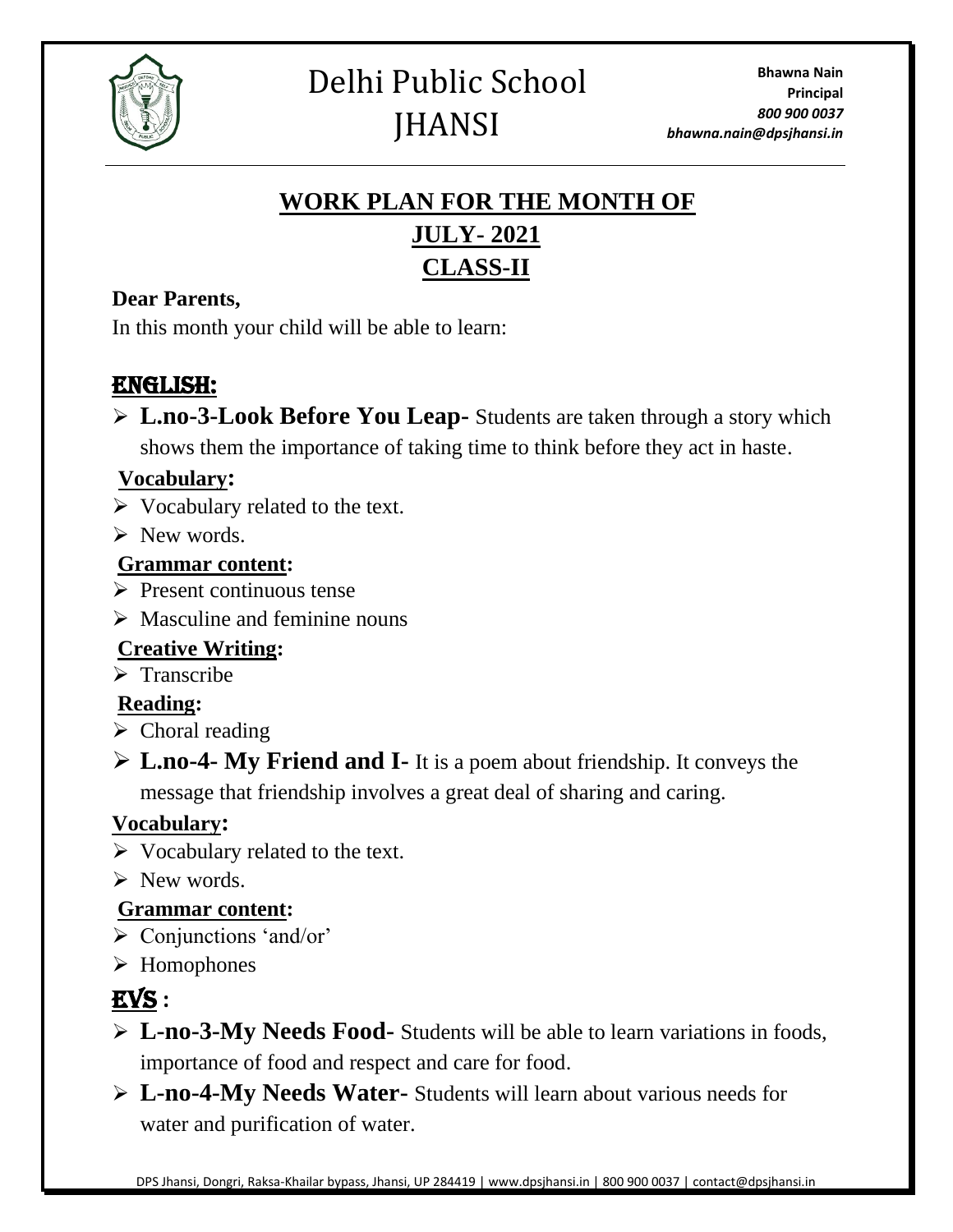

## MATHS**:**

- ➢ **L-no-3-Add and Subtract up to 99-** This chapter will help student to add two digit numbers, communicative property, Subtraction of two digit number with or without regrouping.
- ➢ **L-no-4- Full or Empty-** Students will be able to measure capacity using non standard units (jugs, cups, mugs and so on).

### HINDI:

#### **ह िंदी साह त्य**

≻ पाठ 3 -म्याऊं, म्याऊं!!- लर्निंग ऑब्जेक्टिव -कठिन परिस्थितियों में हमें साहस से काम लेना चाहिए। **ह िंदी व्याकरण**

➢ पाठ 2 -वर्णर्वचाि लर्निंग ऑब्जेक्टिव- वर्णििा वर्ों के भेद ंसेअवगि ह ना।

### COMPUTER**:**

#### **L-no-3- Uses of computers**

- ➢ Places where we use computers.
- $\triangleright$  Computers for designing and animations.

## Art:

- ➢ Learning of drawing a Colourful kite.
- $\triangleright$  Learning of drawing still object.

## **CRAFT**

➢ Photo frame using paper rolls.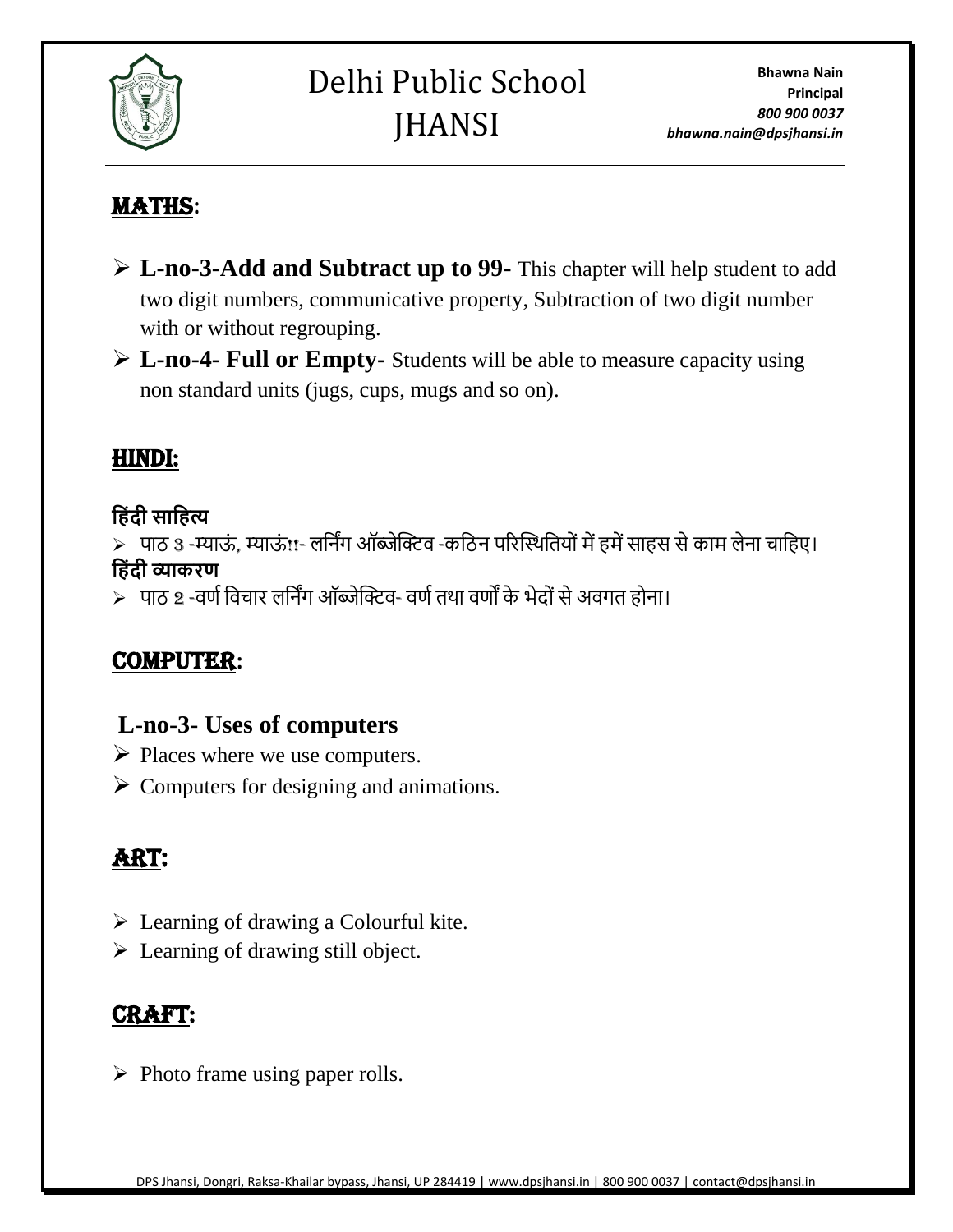

# Delhi Public School **IHANSI**

**Bhawna Nain Principal** *800 900 0037 bhawna.nain@dpsjhansi.in*

# YOGA:

- ➢ Sukhasana
- ➢ Urdhva hastasana
- $\triangleright$  Bhujangasana
- ➢ Tadasana
- ➢ Shavasana
- ➢ Bhastrika

#### English/Hindi poem for the month:

## **English Poem**:



A little soil to make it grow A little hole, a little pat, A little wish, and that is that, A little sun, a little shower. A little while -

And then, a flower!

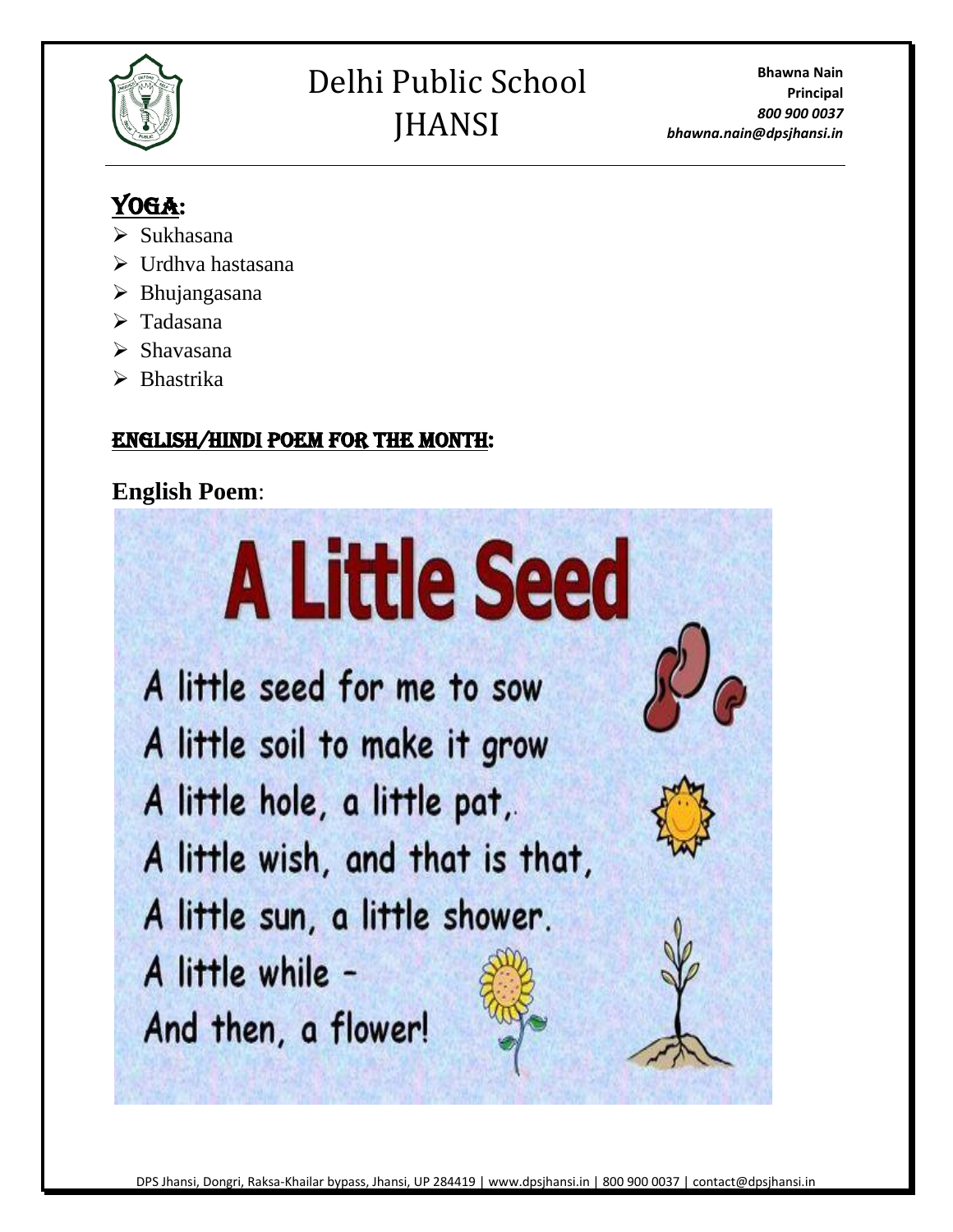

# Delhi Public School **JHANSI**

**Bhawna Nain Principal** *800 900 0037 bhawna.nain@dpsjhansi.in*